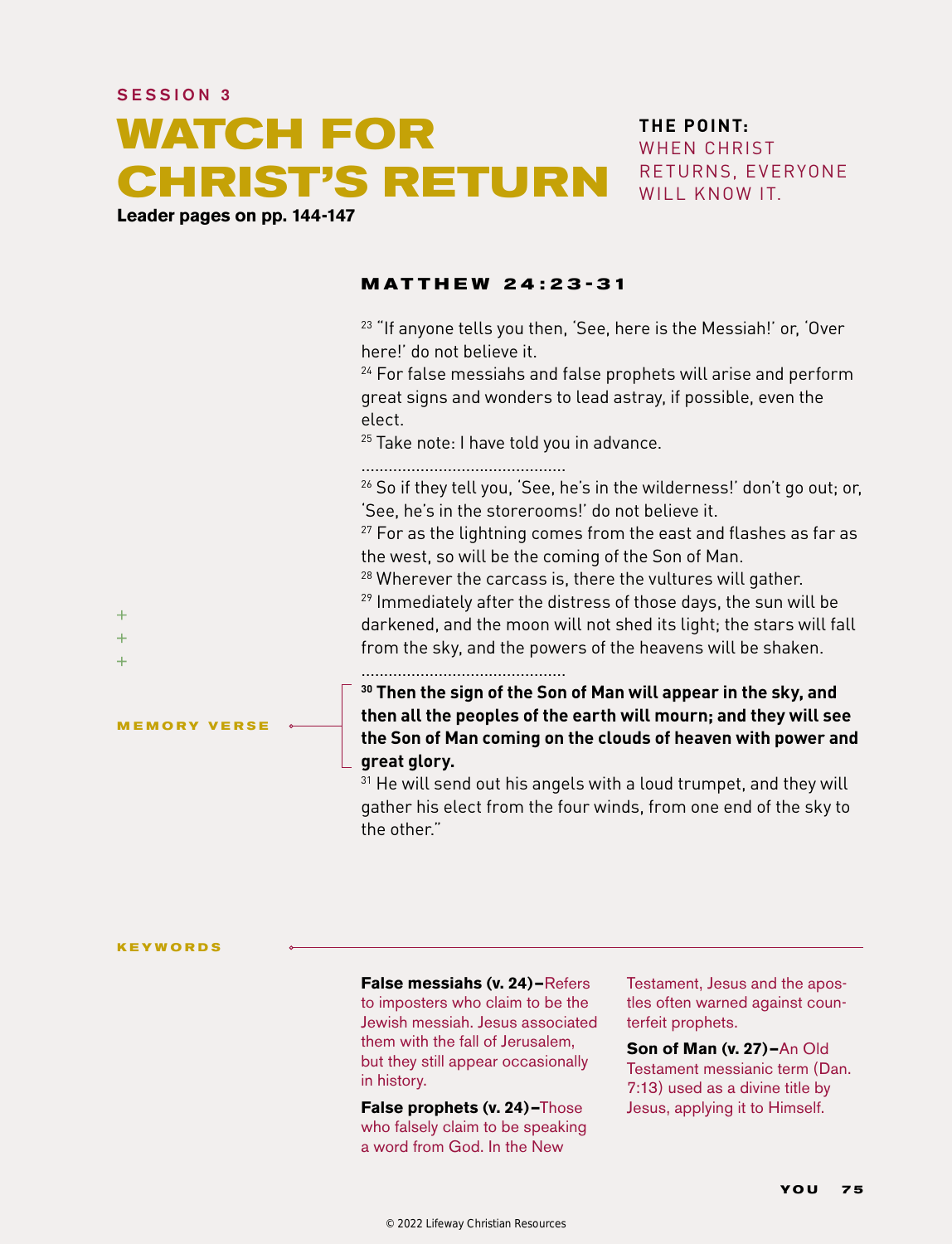# WHAT SHOULD WE DO WHILE WE **WAIT FOR CHRIST TO RETURN?**

I have an awesome toddler at home, he is fouryears old. When he was a baby I remember older mothers telling me that in a room full of babies, you will always know your baby's cry. It was not until I was in the mall shopping with my husband that I experienced this. He was in a different store and I lost track of them while I was looking for some summer clothes. I heard a few babies cry, but I knew when my baby cried. I looked up and lo and behold, my husband and son were entering the store. No matter how many babies were around me, I knew my child's voice.

Today as we continue in Matthew 24, we are going to see how Jesus continued to explain His second coming. When He comes back, the signs of His return will be clear and unmistakable. They will be obvious! While we will not be privy to any advance warning, Christ's return will be a powerful, can't-miss event. I'll gladly welcome that moment to "go home" and be with Him. In Matthew 24, Jesus told us what that day will be like.

# **Deceivers, Don't Believe Them // Matthew 24:23-25**

Matthew gave us a great reminder that the true Messiah's coming will not be secret or hidden. His coming will not be seen by only a select group; it will be visible to all. That's why we should never take seriously someone who says, "'See, here is the Messiah!' or, 'Over here!'" (v. 23). Christ taught us to beware of all the claims about His identity and His whereabouts.

# **WHAT ARE WAYS TO GUARD AGAINST FALSE TEACHINGS OR SPIRITUAL DECEPTION?**

Jesus warned of both "false messiahs" and "false prophets" (v. 24). (See more in Digging Deeper.) In spite of these groups, Jesus encouraged His disciples. The false messiahs and false prophets will not be able to pull off deceiving Christ's followers. They will attempt "to lead astray, if possible, even the elect" (v. 24). Satan has never been able to deceive true believers about the identity of their Lord. As Jesus said, "My sheep hear my voice, I know

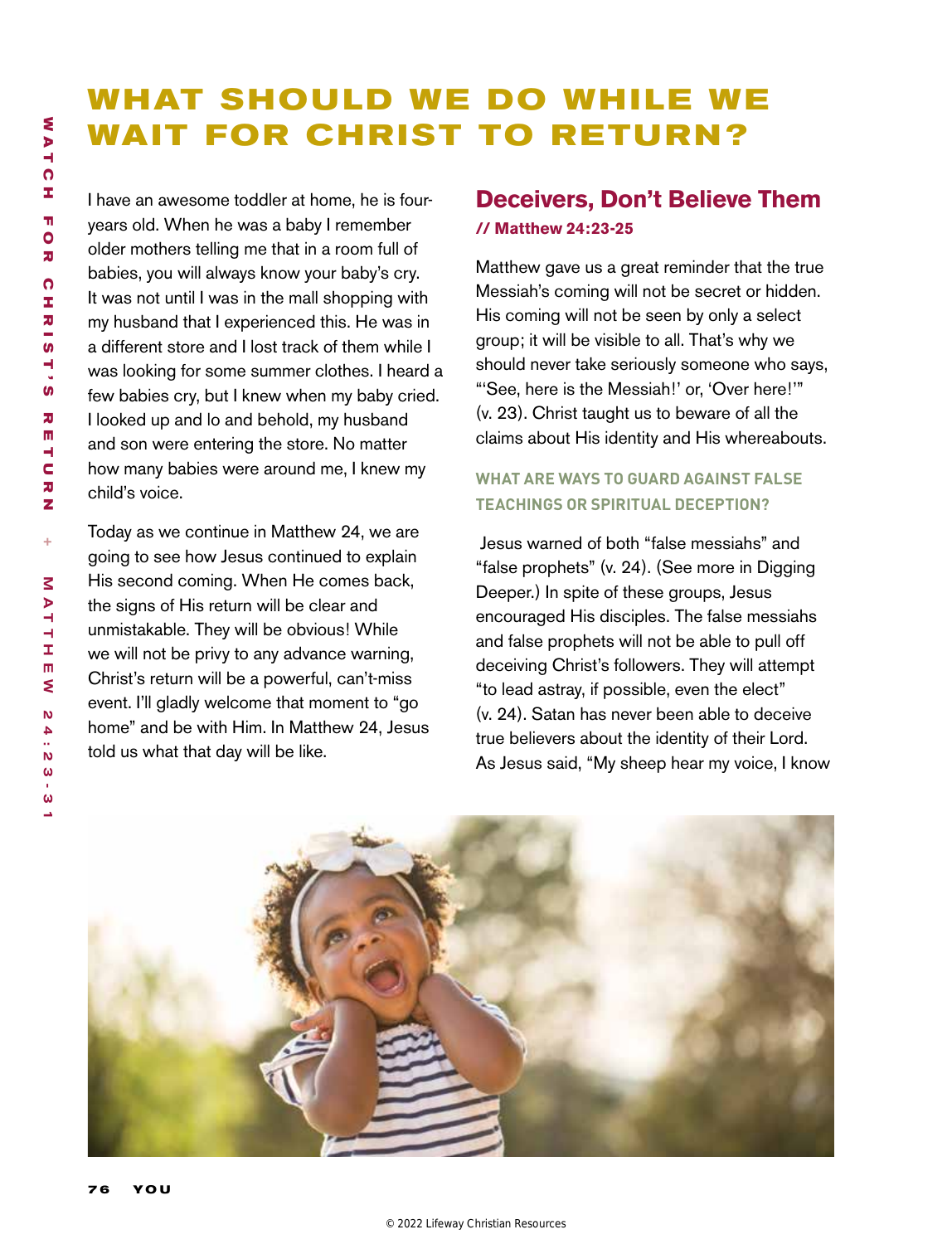#### **THE POINT:** When christ returns, everyone will know it.

them, and they follow me. I give them eternal life, and they will never perish. No one will snatch them out of my hand. My Father, who has given them to me, is greater than all. No one is able to snatch them out of the Father's hand" (John 10:27-29).

Jesus said earlier in Matthew 24:13: "But the one who endures to the end will be saved." And now we see that, while believers are not immune to the attacks of false messiahs, God will protect them from full-fledged apostasy. God's elect can be tempted and tortured. They may even be put to death, but they will not fall for the deadly bait of deceivers. Peter told us in 1 Peter 1:5 that, "You are being guarded by God's power through faith for a salvation that is ready to be revealed in the last time." False deceivers are running rampant in our world, Jesus warns us about it so that we may guard our hearts and minds to stay focused on the work Jesus wants us to do. Be aware!

### **WHAT ATTRIBUTES DOES JESUS GIVE OF THESE FALSE LEADERS THAT WE SEE AT WORK TODAY?**

Liars. Cheaters. Rolling Stones. That's who false prophets and messiahs were. Unfortunately these false leaders have cousins that live today's world. False leaders exist in seeking to idolize or sharing false narratives that fill their wallets.

# **Wait, Creation Will Reveal Him // Matthew 24:26-29**

When you hear thunder or see lightning in the sky, you do not usually wonder what it is. That's what Jesus wanted to make clear. We will not wonder what is happening when He returns. There will be no mistaking it! Jesus' return will be sudden and visible.

The Messiah is not found in the places false teachers and cult leaders suggest. We don't have to go somewhere; instead, He will be coming to us, returning in a way that will be obvious and memorable. Christ gave an unmistakable picture: "For as the lightning comes from the east and flashes as far as the west, so will be the coming of the Son of Man" (v. 27).

Jesus then added a seemingly out-of-place statement: "Wherever the carcass is, there the vultures will



### DIGGING DEEPER **FALSE MINISTERS**

What and who are "false messiahs" and "false prophets?" False messiahs are those who claim to be Christ—the anointed One from God. False prophets are those who claim to have truth revealed to them by God. These false messiahs and prophets are convincingly deceptive because they back up their claims with great signs and wonders. These false leaders mimic their leader: the antichrist. Consider 1 John, "And as you have heard that antichrist is coming, even now many antichrists have come. By this we know that it is the last hour" (1 John 2:18). Unfortunately, miracles are a part of their deception. Paul said, "The coming of the lawless one is based on Satan's working, with every kind of miracle, both signs and wonders serving the lie, and with every wicked deception among those who are perishing" (2 Thess. 2:9-10).

#### **What are ways you have seen false prophets deceive others?**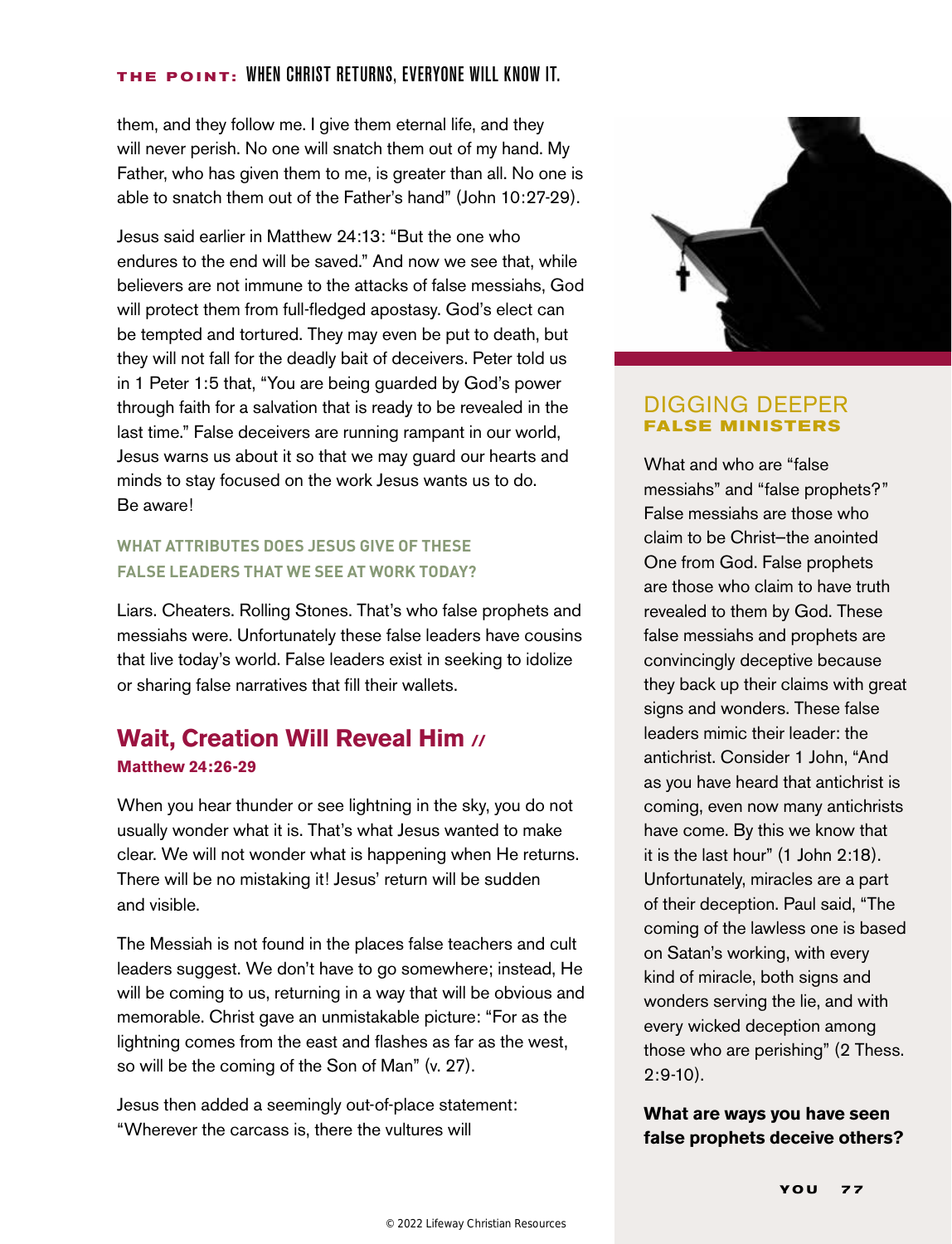gather" (v. 28). Many of us have driven past roadkill, and we've seen the buzzards or vultures waiting for us to pass so they could resume devouring the carcass. It's not clear exactly what Jesus meant by this illustration, but perhaps it is simply that people will be drawn to see the return of Christ even as vultures are drawn to a carcass.

# **WHY IS IT IMPORTANT TO REMAIN FOCUSED AND FEARLESS WHEN IT COMES TO AWAITING CHRIST'S RETURN?**

Nature will call out the coming of Christ. "The sun will be darkened, and the moon will not shed its light; the stars will fall from the sky, and the powers of the heavens will be shaken" (v. 29). The return of Christ will be accompanied by supernatural manipulations of celestial bodies—or at least manipulations of their appearance. These signs will be such that all people of earth can see them and realize the end is at hand and Christ is returning. If only one of these signs were given, someone might try to explain it away as an eclipse or a meteor shower. But all of them occurring together can only be caused by the hand of God. Old Testament prophets previously had foreseen these signs in connection with God's final judgment (Isa. 13:10; 24:23; Ezek. 32:7-8).

These images and prophecies contain an unspoken lesson for us: we must not wait until the earth disintegrates to follow Christ. Follow Him now—and keep your eyes on Him.

# **Look, Every Eye Will See Him // Matthew 24:30-31**

Imagine what it was like as a disciple to sit and listen to Jesus describe the glory of His second coming. So much so that it would present an overwhelming glorious presence. His righteous character will be so piercing that "all the peoples on the earth will mourn" (v. 30). His arrival will be absolutely terrifying to all the people on earth, particularly for those who have rejected Him. They will mourn because Jesus' coming implies their certain judgment. Imagine this! The glory of Christ's return is a serious contrast between His first coming and second coming.



# **HOW WOULD YOU CONTRAST JESUS' FIRST COMING WITH HIS SECOND?**

Christ's second coming will be marked "with power and great glory" (v. 30). This highlights the drastic contrast between His first coming and second coming. Christ came with frail humiliation in the incarnation in Bethlehem. At that time, only a few were aware of the significance of this birth to an unknown couple in an obscure village. But when Jesus comes the second time, He will appear with all the power and glory that are rightfully His.

God's power will be necessary in His return, because His coming at that time will involve the defeat and conquering of all His enemies. "A sharp sword came from his mouth, so that he might strike the nations with it. He will rule them with an iron rod. He will also trample the winepress of the fierce anger of God, the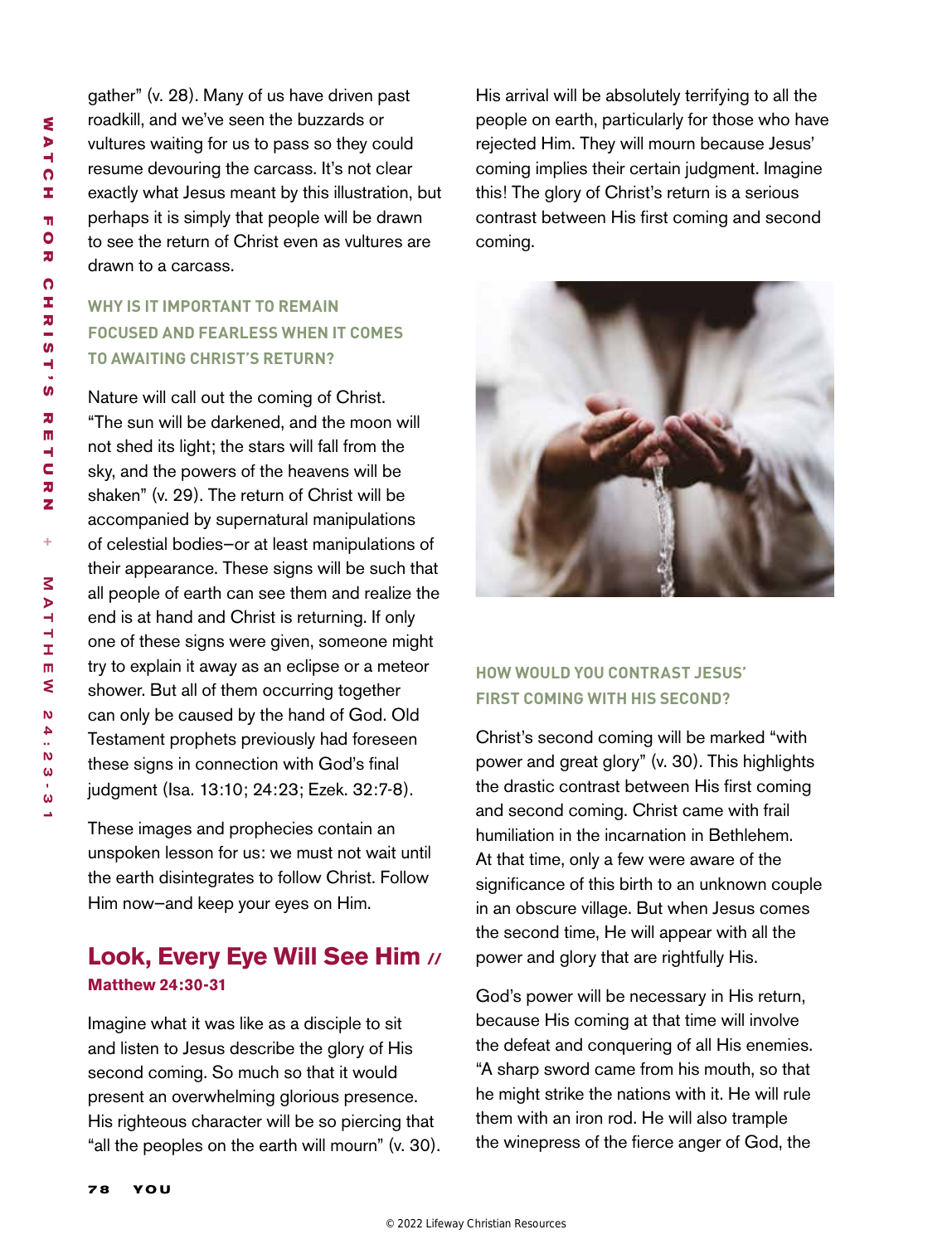#### **THE POINT:** When christ returns, everyone will know it.

Almighty" (Rev. 19:15). In His power, Christ will redeem His people and establish His rule on earth. With that power comes His glory. God's glory is the manifestation of His perfection.

Jesus will mobilize a group of angels who will do the work of gathering believers to join Him in heaven. Christ refers to these messengers as "his angels" (v. 31), another fact that shows us Christ is God. Because the "good news of the kingdom will be proclaimed in all the world as a testimony to all nations" (Matt. 24:14), Jesus will use the angels as "harvesters" of the faithful.

Trumpets were commonly used to herald the coming of the king, and the return of Jesus—the King of kings—will be announced "with a loud trumpet" (v. 31). We do not know when exactly the trumpet will sound announcing the return of Christ, but when it comes, we'll know it. Everyone will know it. And for those who know Christ, that trumpet blast will be a welcome sound. Christ has come and we're going home!

**HOW DOES JESUS' IMMINENT RETURN GIVE YOU HOPE?**

#### **DID YOU KNOW?**

A few years ago our church added a trumpet player to our worship experience. One member said, "the sound was so regal." While another proclaimed, "The church wants to sing the blues!" Trumpets have a beautiful story steeped in biblical history. Trumpets were commonly used to herald the coming of the king with great acclamation. In the return of Jesus, the King of kings, will be announced "with a loud trumpet." This is likely a shophar trumpet made from a ram's horn, which was used to signal Jewish Sabbaths and feasts.<sup>29</sup> It was also used to gather the Lord's people together, as when Yahweh made His fearful appearance on Mount Sinai (Ex. 19:16-20) and when the worshipers gathered on the mountain in Jerusalem (Isa. 27:13). Paul also referred to the blast of a trumpet to gather God's people at the return of Christ (1 Cor. 15:52; 1 Thess. 4:16).

# **What instrument would you love to play to welcome Jesus? Why?**

# **LIVE IT**

#### **What areas of your spiritual life need reshaping so you can be ready for Jesus' coming?**

The second coming of Jesus is something worth your excitement. Jesus is coming just for you and other believers who trust and lean on Him. For centuries His second coming has been taught and preached with fear and trepidation. I want to challenge you to trust Jesus' words about His coming. He is excited to come for you! As you wait for Christ's return, shape your spiritual life by doing the following:

 $+ + +$ 

- **Study the Word.** Read and study various translations on how Jesus described His second coming. Also take time to review commentaries to add depth to your study.
- **Talk to God.** Pray that Jesus gives you revelation for what He is expecting of you concretely so you can be ready for His coming.
- **Evaluate yourself.** Examine the areas of your heart that are reluctant to have hope and joy in Jesus' coming. Work and check those spots and be ready!